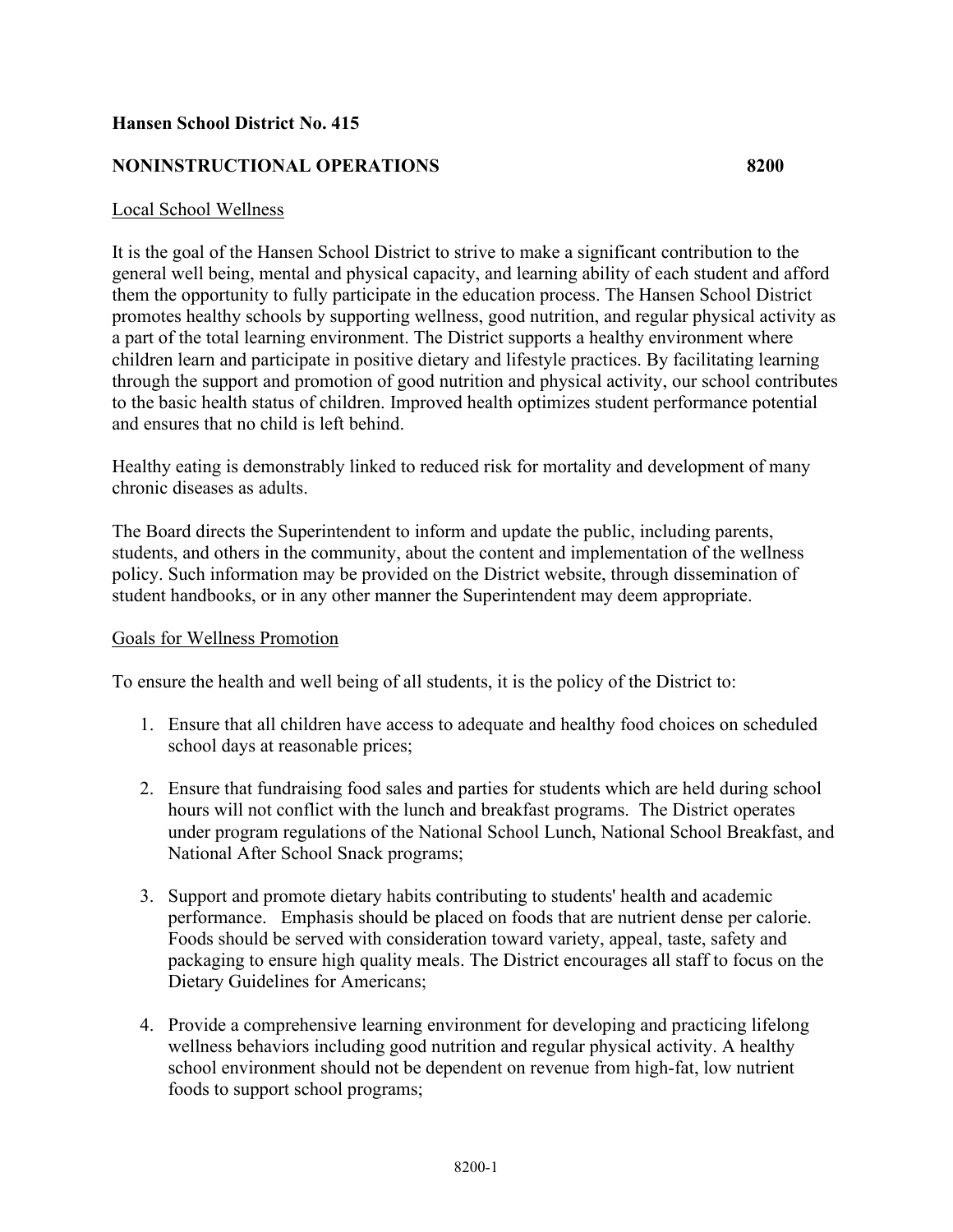- 5. Coordinate school food service with the healthy lifestyles policy to reinforce messages about healthy eating and to ensure that foods offered promote good nutrition and contribute to the development of lifelong, healthy eating habits;
- 6. Provide District staff with adequate pre-service and ongoing in-service training that focuses on strategies for behavioral change; and
- 7. Involve family members and the community in supporting and reinforcing nutrition education and the promotion of healthy eating and lifestyles.

## Nutrition Guidelines

To promote student health and reduce childhood obesity, the District urges all schools within the District to comply with the nutrition requirements described in the District's Nutrition Standards policy with respect to all food that is available on campus during the school day.

#### Community Participation

Parents, students, representatives of the school food authority, teachers of physical education, school health professionals, the school board, school administrators, and the general public are all permitted to participate in the development, implementation, and periodic review of this policy.

#### Monitoring Compliance

The Superintendent shall designate one or more District officials or school officials to ensure that each school complies with this policy.

| Cross-References: | 2310<br>2315<br>8230<br>4175                                                                                                    | <b>Nutrition Education</b><br>Physical Activity Opportunities and Education<br><b>Nutrition Standards</b><br><b>Required Annual Notices</b>                                                                                                                                       |
|-------------------|---------------------------------------------------------------------------------------------------------------------------------|-----------------------------------------------------------------------------------------------------------------------------------------------------------------------------------------------------------------------------------------------------------------------------------|
| Legal References: | P.L. 108-265<br>42 USC § 1758b<br>42 USC § 1771 et seq.<br>42 USC § 1751 <i>et seq.</i><br>7 CFR §§ 210 & 220<br>7 CFR § 210.30 | The Child Nutrition and WIC Reauthorization<br>Act of $2004$<br>Local School Wellness Policy<br>Child Nutrition Act of 1966<br>National School Lunch Act<br>Nutrition School Lunch and School Breakfast<br>Programs: Final Rule<br><b>School Nutrition Professional Standards</b> |